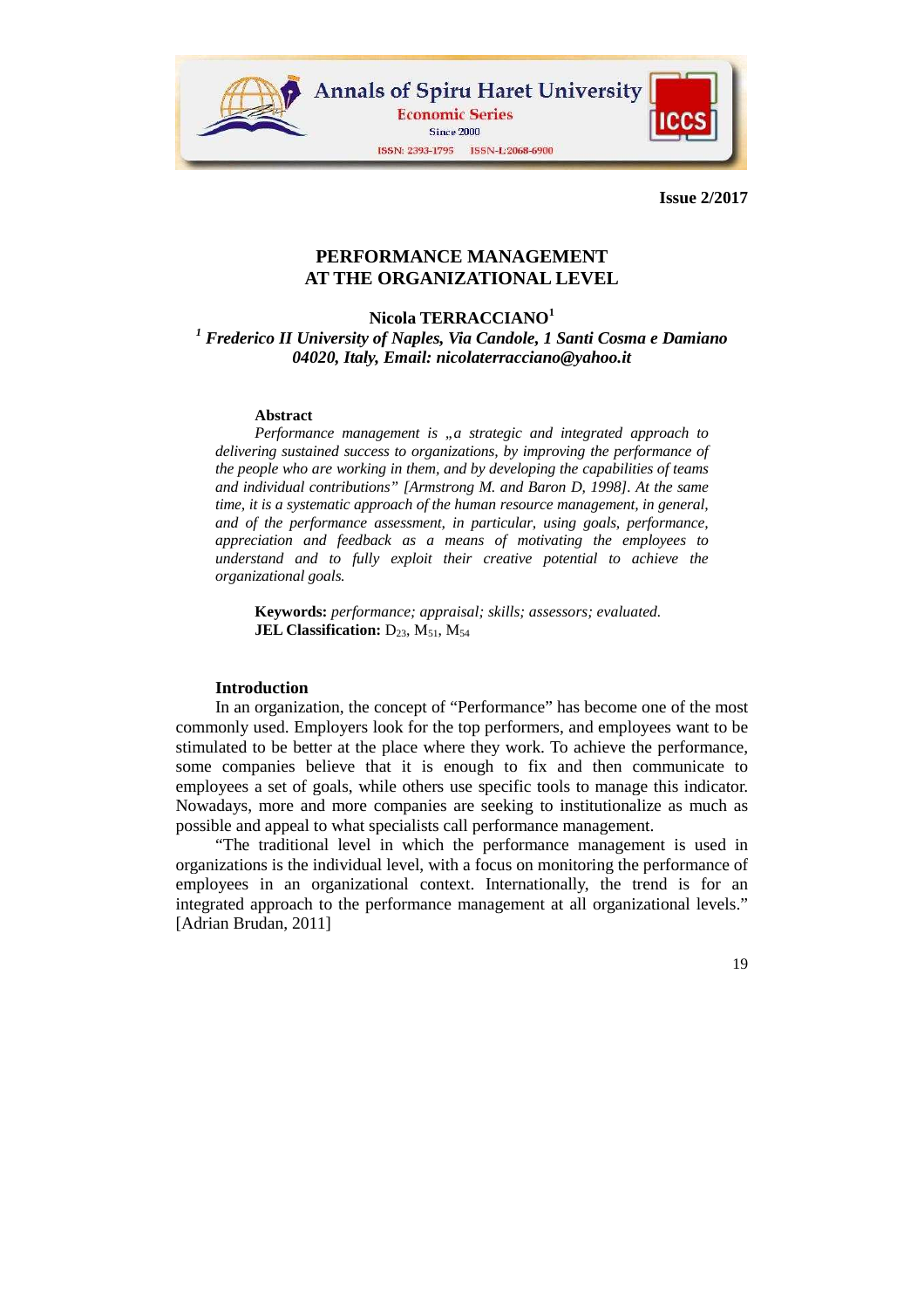

Performance management in Romania is in an early stage of development, although the principles that underlie the performance management are simple and logical in the organizational culture of any company. In recent years, interest in the performance management in Romania increased.

The performance management is top-down and involves all the layers that make up the organization – from management to departments and employees taken separately. Thus, in order to achieve the proposed goal, the entire management process involves constant evaluation, realignment and continuous improvement activities. The organization practices a certain performance management, but what makes the difference is how accurately the performance management practices are implemented and applied. Among the most common dangers to a company that does not make performance management is the emergence of a semi-chaos state, due to the inability to align strategies to objectives and then to performance indicators. It can also easily install employee dissatisfaction that affects the same indicators.

## **Organizational strategic options**

Performance management is strategic in the sense that it concerns more general issues faced by an organization in order to be able to function effectively in the environment where there is the general direction which it wishes to adopt in order to achieve its longer-term objectives. Performance management needs to be integrated into the complex management process of the organization and to be correlated with other key processes such as organization strategy and employee development.

Integrated character implies:

• *Vertical integration* – is done with the organization's economic strategy. At team and individual levels there are goals that support the achievement of the organizational goals. They take the form of coordinated goals in a downward direction, from the organizational level, at the function level to the level of the team and individual employee. Strict alignment of these objectives is essential and, above all, agreeing on objectives that must be reached through open dialogue between managers and employees.

• *Horizontal integration* – involves aligning strategy of the performance management with other human resources strategies, particularly on the organizational development, evaluation, remuneration, to achieve a consistent approach of the management and development of the organization's staff.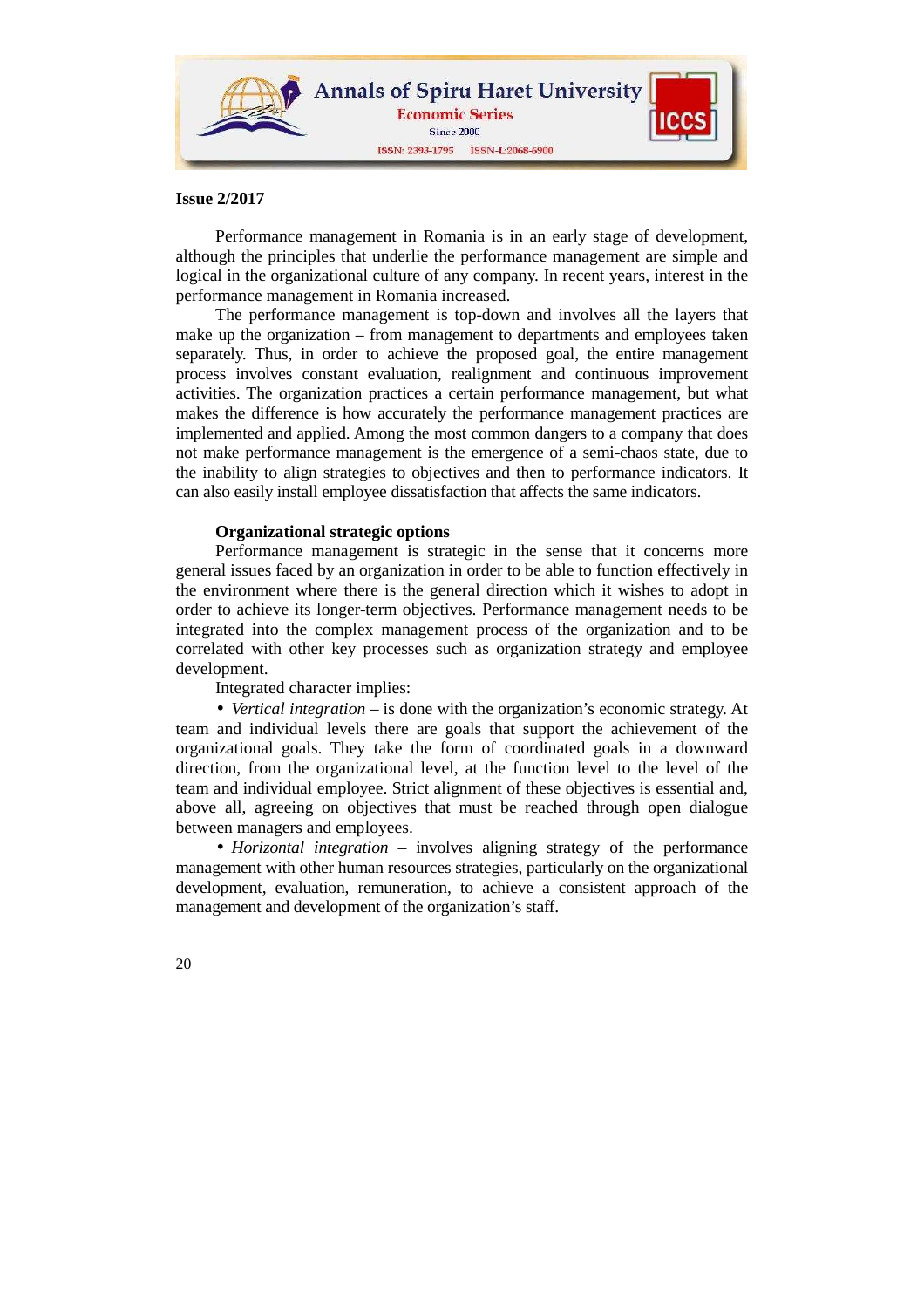

• *Integration with organizational and individual needs.* A model of unanimously accepted performance management does not currently exist, but many authors talk about the existence of a performance management cycle. One such model is presented below and contains five elements [Panaite N. and collaborators, 2011]:

- 1)*setting the goals;*
- 2)*measurement the performance;*
- 3)*obtaining the feedback on the measurement;*
- 4)*rewarding in the direct relationship with the results;*

5)*modifying and completing the objectives and activities.* 



**Figure no. 1. The performance management cycle** Source: Panaite N. and collaborators, work cited 2011, pp. 81

This cycle presents a way in which the process should be conducted by the organizations wishing to adopt a strategic perspective of human resource management. The level at which such a system can operate depends on how the organization wishes to apply this model. The model does not specify the level at which these elements are applied: at the individual level, at the team level, in the departments or strategic units or at the level of the whole organization, but leaves it to the management of the organization to choose it.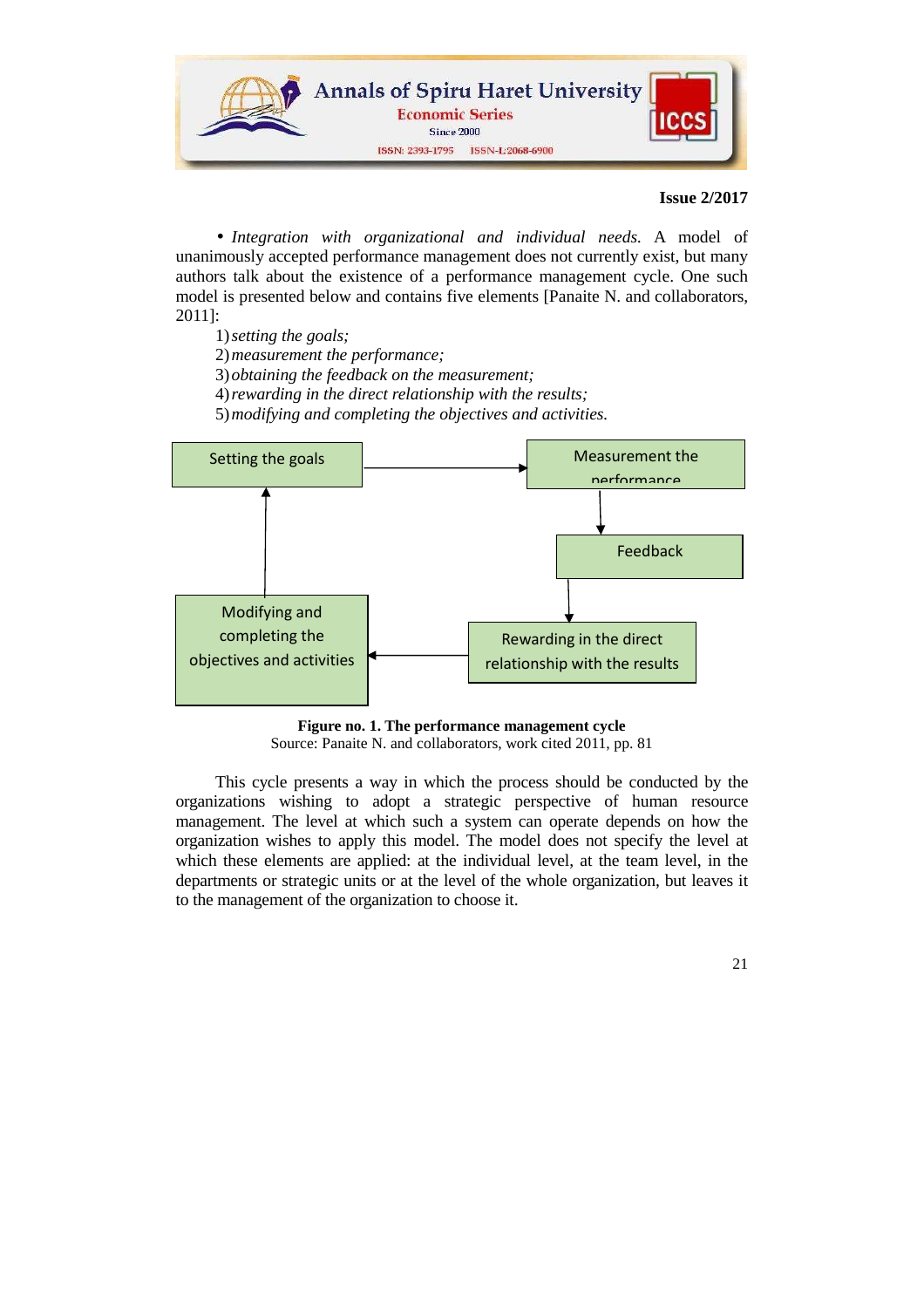

**Performance management** must be seen as an integral part of the ongoing process of managing the organization's activity, targeting:

- − *achieving a sustained improvement of the performance;*
- − *continuous development of skills and overall competence;*
- − *importance of organizational learning.*

The performance continuous assessment process should be conducted by reference to the agreed objectives and performance standards and according to the developed and improved work plans.

The five key elements of the performance management are [Armstrong M., 2003]:

1)*measuring* – evaluating the results in relation to agreed the objectives and standards;

2)*feedback* – providing employees with information about how to perform tasks;

3)*positive reinforcement* – emphasizing what has been done well, constructively criticizing of the negative aspects, that is, in a manner that indicates how to improve;

4) *exchange of opinions* – total, free and sincere about what has been achieved and what needs to be done to achieve more (reaching agreement on what needs to be done for the future);

5)*agreeing the action plans* to be implemented by the employees, autonomously or with the support of their managers.

Performance management is a continuous and flexible process that focuses primarily on planning and improving the future performance rather than retrospectively assessing of the past performance, providing the basis for systematic and frequent dialogue between managers and employees, their performance and development needs.

In Romania, there are various assessment systems of the staff [Pitariu H., 2006] in organizations as it is aware of the beneficial effect of this activity on the employees' productivity, recognizing its necessity for increasing the competitiveness level of the organizations. In practice, the specialists are confronted with various requirements, imposed by law, criteria of the predetermined performance. Objectivity is another issue faced by organizations in the assessment process, many times evaluators misunderstanding the content of performance standards and compelling to evaluate superficially.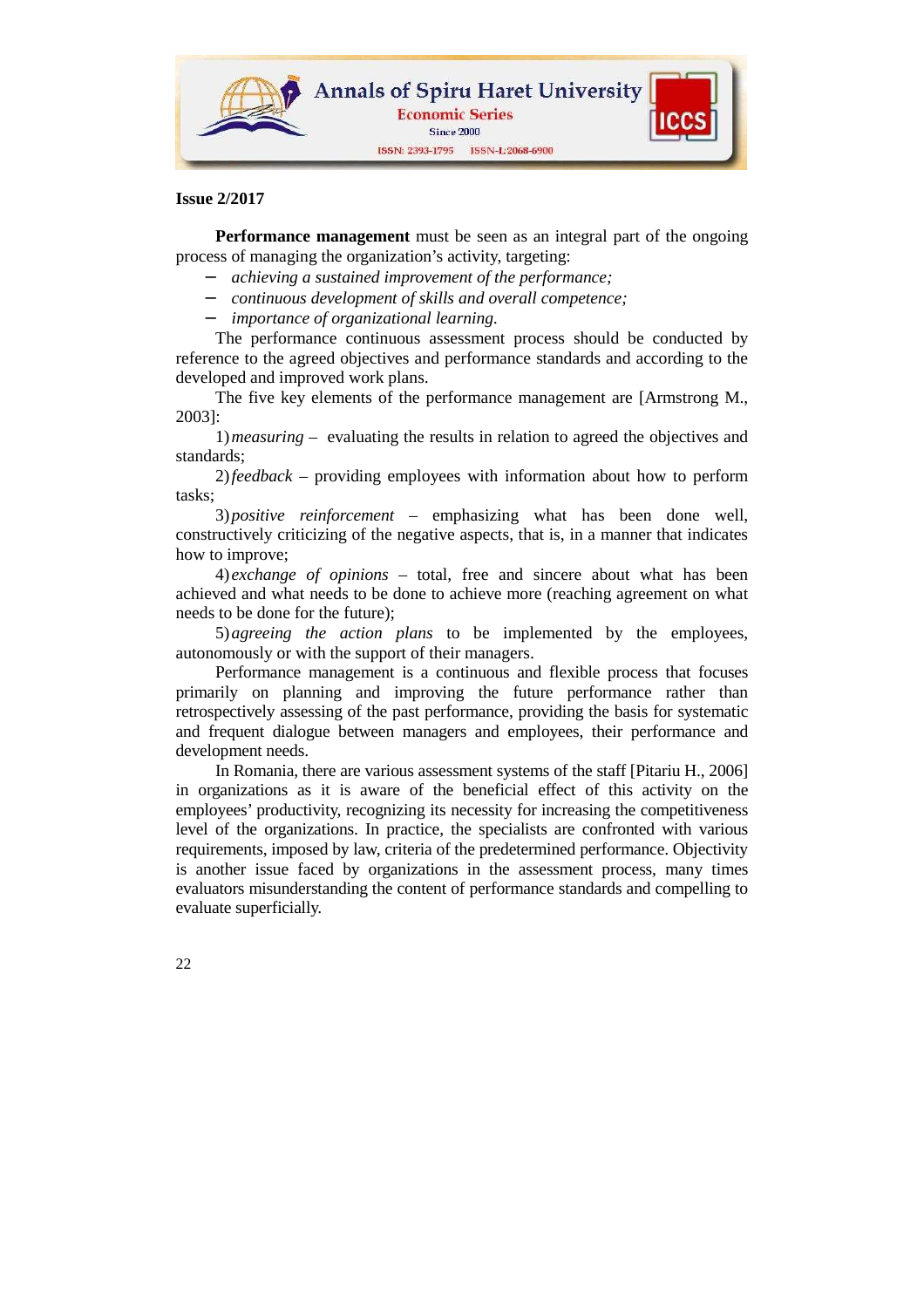

### **Measuring the human resource performance**

This process refers to the measurement of the quantifiable job results: number of pieces, labour productivity, number of clients, number of customer complaints, etc.

For dimensions that cannot be measured, it is necessary to achieve some estimates, by means of which it becomes possible to quantify them. These estimates are generally performed by the performance appraisal method. The tool used for this purpose is the employee performance appraisal sheet, which can take many forms.

Some job results will be measurable while others are unquantifiable. Only measuring the results (produced products, number of sold products, etc.) does not provide sufficient data and may even lead to less motivation and satisfaction of employees. Both the work results and employee behaviours should be evaluated.

The chosen **criteria** must take into account:

− *Organizational objectives:* performance appraisal should be organized in accordance with available information and its use. If the productivity data is of interest to a section or a team, and the evaluation should be done at the same level. Along with the actual work tasks, it will include elements promoted by the organization in human resources policies: creativity, professional development, managerial qualities, poly-qualification, flexibility, etc.

− *Position:* in choosing the job tasks to be assessed, account will be taken of those on which the employee has control. In addition to work tasks, the performance appraisal will take into account the responsibilities and authority of employees.

− *Employee needs:* facilitating the communication between management and employees. Employees are generally interested in promoting the opportunities. They may sometimes want to talk about their post or their team, and the inability to address these problems can lead to frustration, dissatisfaction, absenteeism, and even resignation.

The most important thing is using of multiple criteria to capture as many facets of performance as possible on a particular position. These criteria will be assigned weightings according to the importance and contribution to success on the job. These weights will help to aggregate the obtained score by each criterion in part in a global score.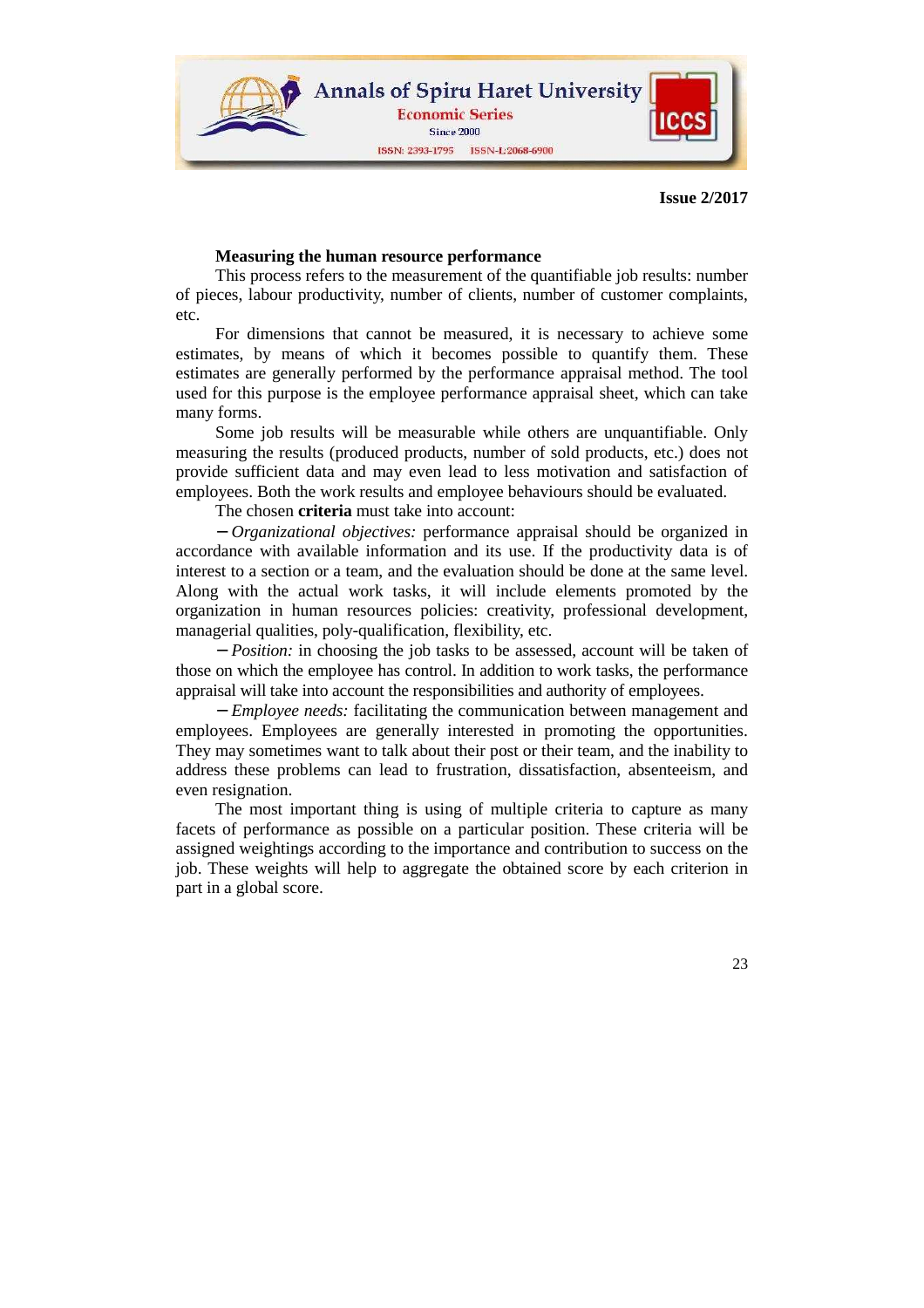

**Criteria for performance appraisal** must be of high degree of objectivity, which gives equity to evaluation and increases the employee confidence in the process, especially as they play a decisive role in tiebreaker in the event of dismissal.

Criteria for performance appraisal appreciate the following:

1. **Soft skills:** are more difficult to assess because they are not attested by diplomas but result from the employee's behaviour. The assessment starts from the premise that there are effective and ineffective behaviours and that they have been identified for each job or type of job. Behaviours are considered effective or ineffective depending on the results they produce them (desirable or indescribable). Examples: *teamwork, quality of work, communication skills, involvement, initiative, ethics, client orientation, flexibility, adaptability, innovation, efficiency, empathy, etc.* 

2. **Technical skills:** are specific to a particular business sector and can be acquired through learning; they are easier to evaluate than soft skills and their possession is confirmed through the diplomas/qualifications obtained. Examples: *knowledge of a foreign language, project management, grammar, writing, computer skills,* etc.

3. **Personality traits**: The first graphical scales evaluated the employees based on the personality traits that were supposed to be related to the work being done. One inconvenient of the exclusive using of this type of criteria is that personality traits are rather difficult to define and can be interpreted differently. Examples: *conscientiousness, extraversion, emotional stability, opening to new, agreeableness,* etc.

4. The **personal development plan** aims at developing the employee by improving the specific skills to his/her current position and his/her preparing for new responsibilities and positions. It may constitute an assessment criterion when pursuing the original objectives set out therein. On the basis of the assessment, the development plan can be established for the next period.

5. Individual performance **goals** determine the level of performance which the employee must achieve. Their correct setting is very important in achieving the expected results. It is recommended to reflect the objectives of the departments. In order for the departmental objectives to reflect the company's objectives, their formulation is based on the mission, vision and strategic objectives of the company. Only after identifying the departmental objectives can be set the individual performance targets, depending on the job description. In order to allow an effective evaluation, it is recommended that the objectives to be **SMART**: **S**pecific, **M**easurable, **A**ffordable (achievable), **R**elevant, framed over **T**ime. Example: Sales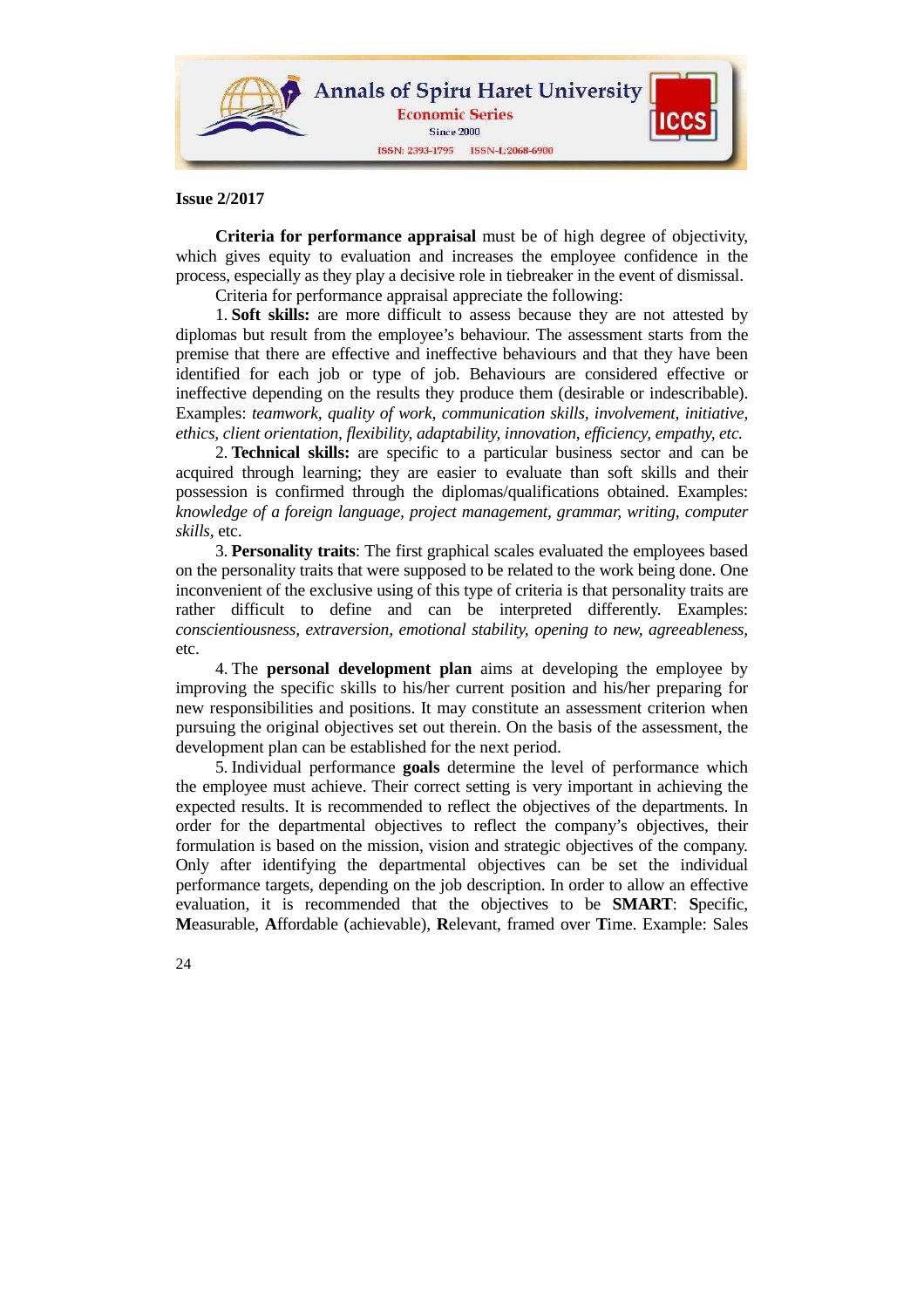

growth by 5% over the last quarter of the previous year, within 6 months of signing the evaluation sheet.

Companies can set different weights for the evaluation criteria, depending on what they are tracking through this process.

### **Assessors**

People who perform the performance appraisal [UMCS Group, 2012] play a very important role in the entire evaluation process because they can significantly influence the obtained results. In order to obtain the most accurate results, the assessor must have information on: the valuation procedure, the company's objectives, the responsibilities of each employee's position, the performance of the employees as well as the clear standards on which performance will be noted.

In choosing the assessor, *three factors* must be taken into account:

- − the opportunity to observe the activity of the evaluated person;
- − the ability to translate observations into scores;

− motivation to provide performance information: motivation may be influenced by the assessors' confidence in the evaluation process, by the request to justify their assessments, and the evaluator's knowledge of how to resolve conflicts generated by less satisfactory evaluations. Increased motivation can be achieved by providing training for assessors addressing important issues in evaluating and communicating the results, and including the performance appraisal in the job duties as an important part of the assessors' work.

Assessors differ greatly from each other as a result of individual differences of a psychological and professional demographic nature.

The characteristics of the evaluated will influence, consciously or unconsciously, his assessment, having an impact on the assessor's perceptions and impressions. The characteristics of the evaluated person can also be grouped into three categories: demographic factors, psychological factors and professional factors.

The choice of the assessor may vary depending on the position occupied by the evaluated person and the type of the company. Assessors can be:

− hierarchical superiors of each employee;

− the employee himself (when the evaluation process also contains a selfassessment component);

− subordinates (when managers are evaluated);

− colleagues or external assessors.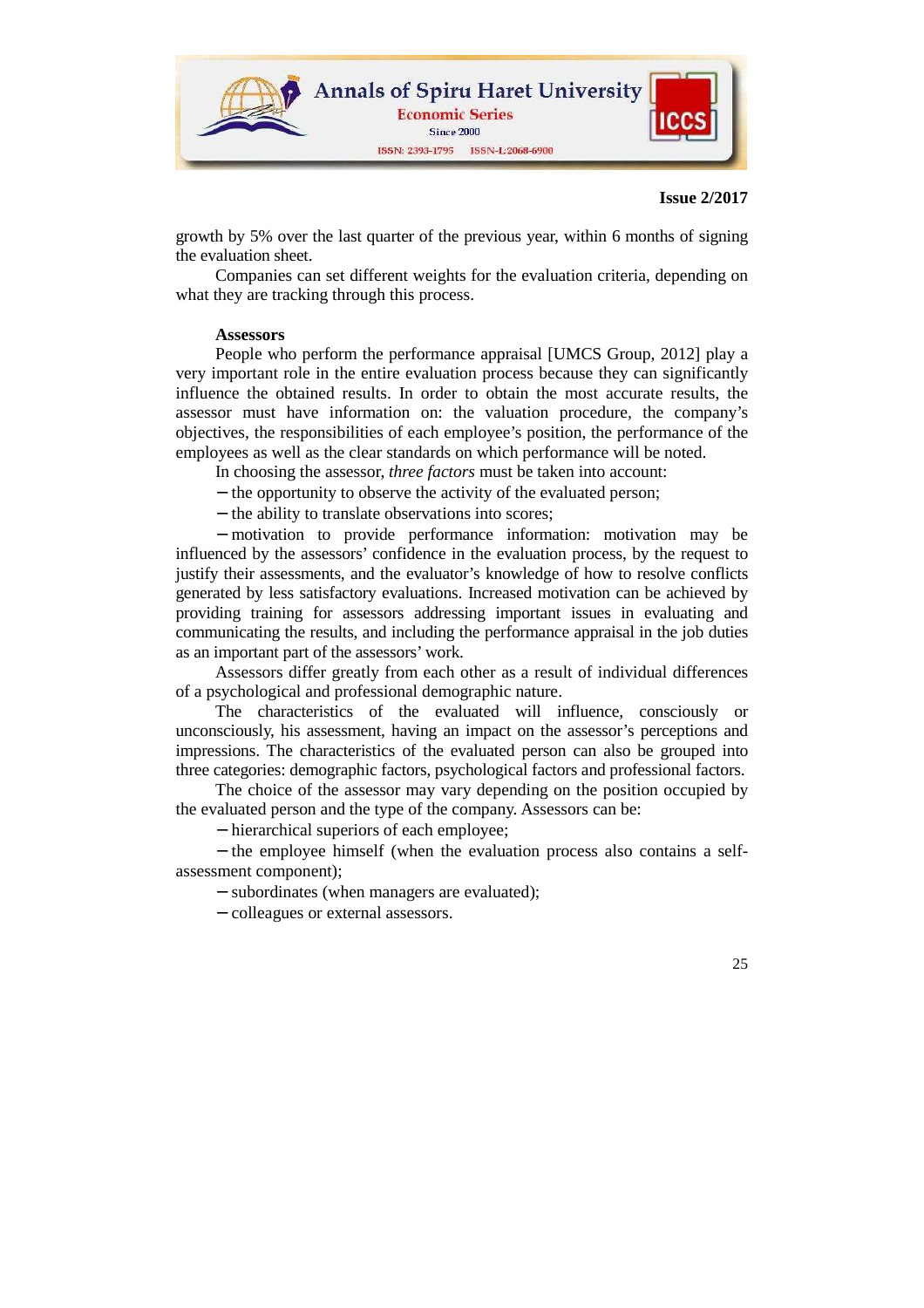

Depending on the particularities of each evaluation process, several assessors may be involved.

## **The objectives of the assessors**

The assessor, which aims to estimate the resource status of an organization, including the human resource, will start by analyzing the organizational and human structures, because the staff and the enterprise market are the most important elements that determine the value of a business.

The organizational structure analysis starts from the organizational chart. Based on this, hierarchical and functional relationships, hierarchical levels and weights are determined. It is analyzed the current status of the functions in relation to age. It is determined whether the successions are well prepared and whether there is a risk of "gaps" in the coming years.

Starting from the organizational chart, we can see the rational way in which the management functions in the enterprise are distributed and the way in which the information circulates from one echelon to another, both vertically and horizontally. The assessor needs to know if the instructions and information easily move from top to bottom (hierarchically) and if there is communication between services.

The long-term action plan should show how administrative organization and decision-making are taken, as well as the existence of a control mechanism.

The evaluator has to verify whether the decisions are substantiated, budgeting, and are transmitted, implemented, controlled and quantified for deviations beside the budget provisions.

Business management needs to be evaluated from a performance point of view. If the company has a performance appraisal system, it can do so based on it. The assessor should observe the links of the leadership towards a group or a majority shareholder, the style of management (collegially, authoritatively, centrally, decentralized), the age of the management members, their formation, seniority in society, decision areas and the limits of commitment and hierarchical control, their relations with certain economic and social environments (clients, suppliers, employees, banks), their image inside and outside the firm.

The assessor will then pursue the provisions of the collective labour agreement, the extent to which it is respected the laws and the decisions in force, and whether it is actually respected.

26 The stability index determines the loyalty of the staff and looks at the possibilities for replacement in the event of departure, and in case of retirement if there is a succession. The assessor checks the policy of recycling of all existing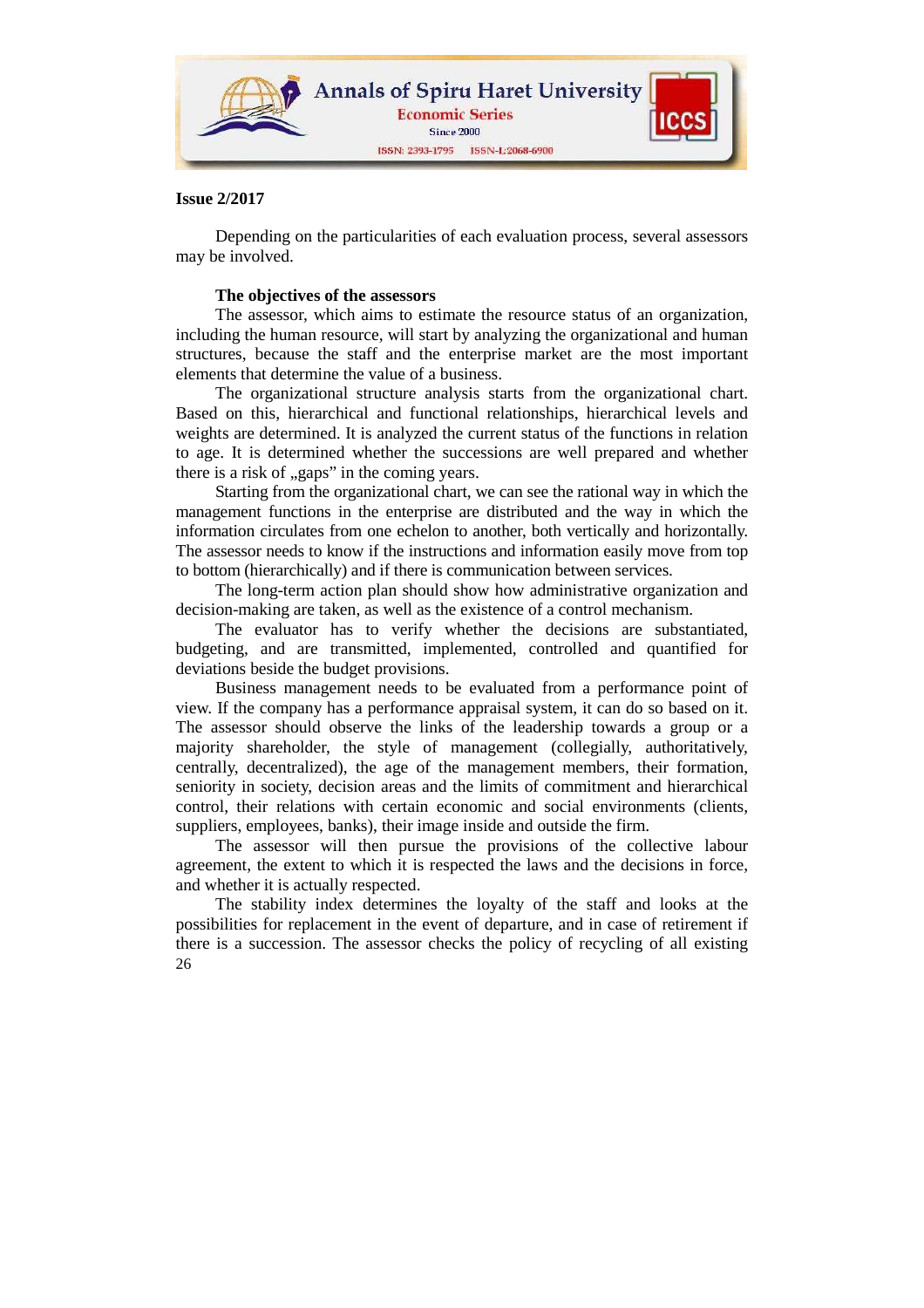

staff in all echelons, allowing not only good performance on the busy position but also the possibility of promoting in other positions.

It also seeks to ensure that recruitment and employment are followed by a period of prior orientation/training, the existence of a staff surplus or inadequate staff, labour productivity, normalization of the work (safety margins, flexibility offered by different types of contracts, coverage the positions), employee reputation, employee skills (specific: technical and general knowledge: customer relations, employees, managerial spirit, leadership). The assessor will observe the local, national and international reputation of the human resources managers and the management, in general.

In general, they can be considered *strengths*: the high weight of young staff, rational organizational structure, collegial leadership, good training of the company's staff, open atmosphere and lack of conflicts and litigation between leadership and trade union.

The *weaknesses* in human resources area and their management can generally be considered: insufficient staff training, opposition to the new and innovation, the unbalanced organizational chart, dictatorial leadership style, lack of interest in the company assets, numerous and unresolved litigations, inability for solving the problems. The human resources management assessment will cover the two components: evaluation of its efficiency and equity.

### **Conclusions**

"Every human activity aims at a specific purpose, and way to achieve that goal or misses it shows us how well or how badly that activity is taken place" [Laurenția Avram, 2010].

Performance appraisal is an important component of the performance management within the organization and it is considered an integral part of human resource management in the current context of its development.

The evaluation is carried out by the direct heads, as the team coordinators, who evaluate their subordinates on the basis of general and specific criteria for each position. Most of the time, the evaluation takes place under the coordination of the human resources manager.

The organization applies a well-structured system for evaluating the performance based on its own methodology, designed to meet the needs of the organization.

It is realised an evaluation of both managers and executives, both categories being evaluated on the basis of well-defined competence criteria; the process is carried out within the assessment centres (Assessment Centres).